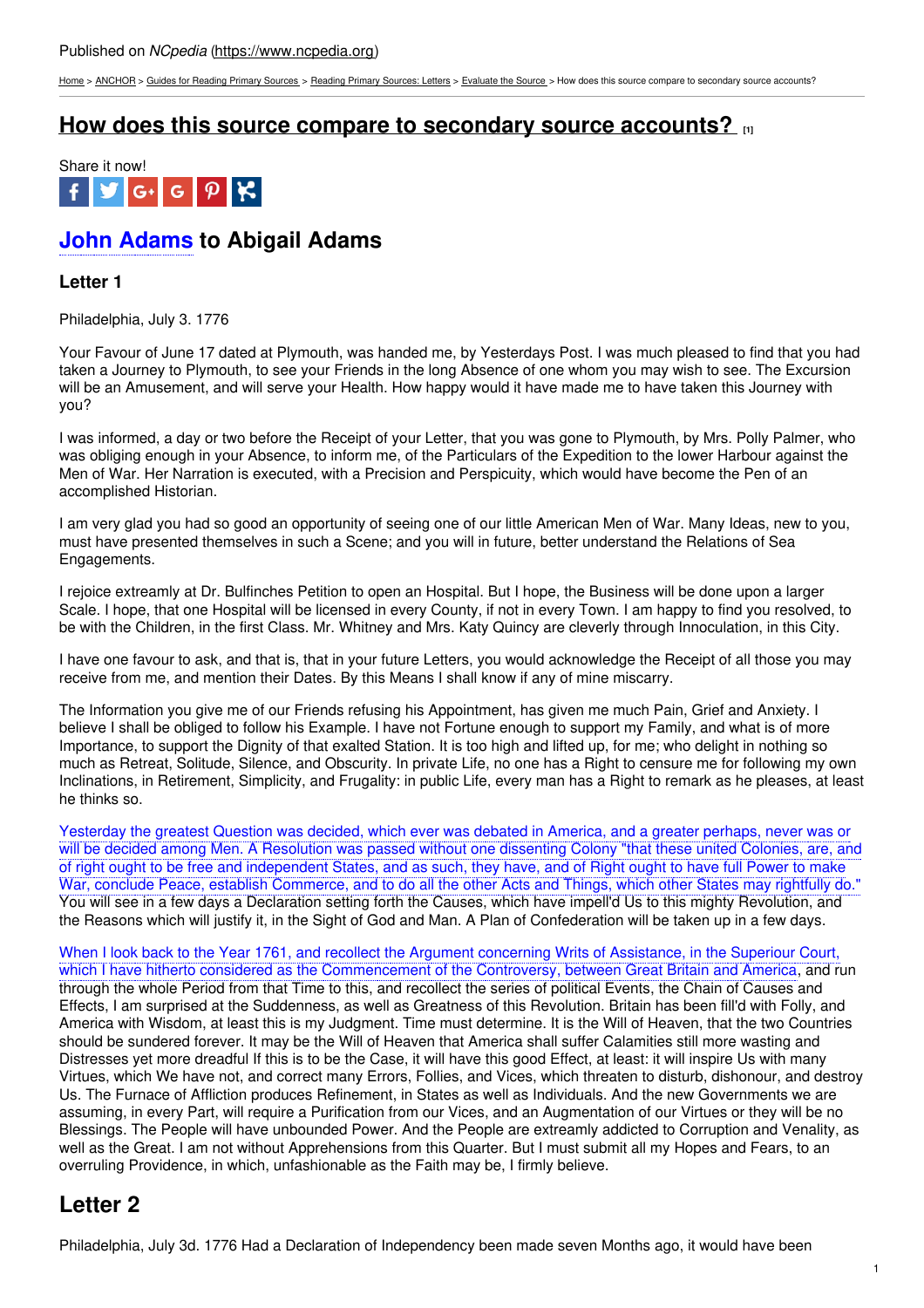attended with many great and glorious Effects....We might before this Hour, have formed Alliances with foreign States. We should have mastered Quebec and been in Possession of Canada... You will perhaps wonder, how such a Declaration would have influenced our Affairs, in Canada, but if I could write with Freedom I could easily convince you, that it would, and explain to you the manner how. — Many Gentlemen in high Stations and of great Influence have been duped, by the ministerial Bubble of Commissioners to treat... And in real, sincere Expectation of this effort Event, which they so fondly wished, they have been slow and languid, in promoting Measures for the Reduction of that Province. Others there are in the Colonies who really wished that our Enterprise in Canada would be defeated, that the Colonies might be brought into Danger and Distress between two Fires, and be thus induced to submit. Others really wished to defeat the Expedition to Canada, lest the Conquest of it, should elevate the Minds of the People too much to hearken to those Terms of Reconciliation which they believed would be offered Us. These jarring Views, Wishes and Designs, occasioned an opposition to many salutary Measures, which were proposed for the Support of that Expedition, and caused Obstructions, Embarrassments and studied Delays, which have finally, lost Us the Province.

All these Causes however in Conjunction would not have disappointed Us, if it had not been for a Misfortune, which could not be foreseen, and perhaps could not have been prevented, I mean the Prevalence of the small Pox among our Troops... This fatal Pestilence compleated our Destruction. — It is a Frown of Providence upon Us, which We ought to lay to heart.

But on the other Hand, the Delay of this Declaration to this Time, has many great Advantages attending it. — The Hopes of Reconciliation, which were fondly entertained by Multitudes of honest and well meaning tho weak and mistaken People, have been gradually and at last totally extinguished. — Time has been given for the whole People, maturely to consider the great Question of Independence and to ripen their judgments, dissipate their Fears, and allure their Hopes, by discussing it in News Papers and Pamphletts, by debating it, in Assemblies, Conventions, Committees of Safety and Inspection, in Town and County Meetings, as well as in private Conversations, so that the whole People in every Colony of the 13, have now adopted it, as their own Act. — This will cement the Union, and avoid those Heats and perhaps Convulsions which might have been occasioned, by such a Declaration Six Months ago.

But the Day is past. The Second Day of July 1776, will be the most memorable Epocha, in the History of America.

I am apt to believe that it will be celebrated, by succeeding Generations, as the great anniversary Festival. It ought to be commemorated, as the Day of Deliverance by solemn Acts of Devotion to God Almighty. It ought to be solemnized with Pomp and Parade, with Shews, Games, Sports, Guns, Bells, Bonfires and Illuminations from one End of this Continent to the other from this Time forward forever more.

You will think me transported with Enthusiasm but I am not. — I am well aware of the Toil and Blood and Treasure, that it will cost Us to maintain this Declaration, and support and defend these States. — Yet through all the Gloom I can see the Rays of ravishing Light and Glory. I can see that the End is more than worth all the Means. And that Posterity will tryumph in that Days Transaction, even altho We should rue it, which I trust in God We shall not.

#### **User Tags:**

[Abigail](https://www.ncpedia.org/category/user-tags/abigail-adams) Adams [2] American [Independence](https://www.ncpedia.org/category/user-tags/american-1) [3] Declaration of [Independence](https://www.ncpedia.org/category/user-tags/declaration) [4] John [Adams](https://www.ncpedia.org/category/user-tags/john-adams) [5] **[letters](https://www.ncpedia.org/category/user-tags/letters)** [6] **North [Carolina](https://www.ncpedia.org/category/user-tags/north-carolina-6) History [7]** [Page](https://www.ncpedia.org/category/user-tags/page) [8] primary [sources](https://www.ncpedia.org/category/user-tags/primary-sources) [9] [Students](https://www.ncpedia.org/category/user-tags/students) [10] [Teachers](https://www.ncpedia.org/category/user-tags/teachers) [11] Creative Commons [BY-NC-SA](https://www.ncpedia.org/category/user-tags/creative-commons) [12] **From:** LEARN NC North Carolina History: A Digital [Textbook](https://www.ncpedia.org/category/entry-source/learn-nc)[13] **Copyright Date:** 2008

3 January 2018

**Source URL:** https://www.ncpedia.org/anchor/how-does-source-compare-6

#### **Links**

- [1] https://www.ncpedia.org/anchor/how-does-source-compare-6
- [2] https://www.ncpedia.org/category/user-tags/abigail-adams
- [3] https://www.ncpedia.org/category/user-tags/american-1
- [4] https://www.ncpedia.org/category/user-tags/declaration
- [5] https://www.ncpedia.org/category/user-tags/john-adams
- [6] https://www.ncpedia.org/category/user-tags/letters
- [7] https://www.ncpedia.org/category/user-tags/north-carolina-6
- [8] https://www.ncpedia.org/category/user-tags/page
- [9] https://www.ncpedia.org/category/user-tags/primary-sources
- [10] https://www.ncpedia.org/category/user-tags/students